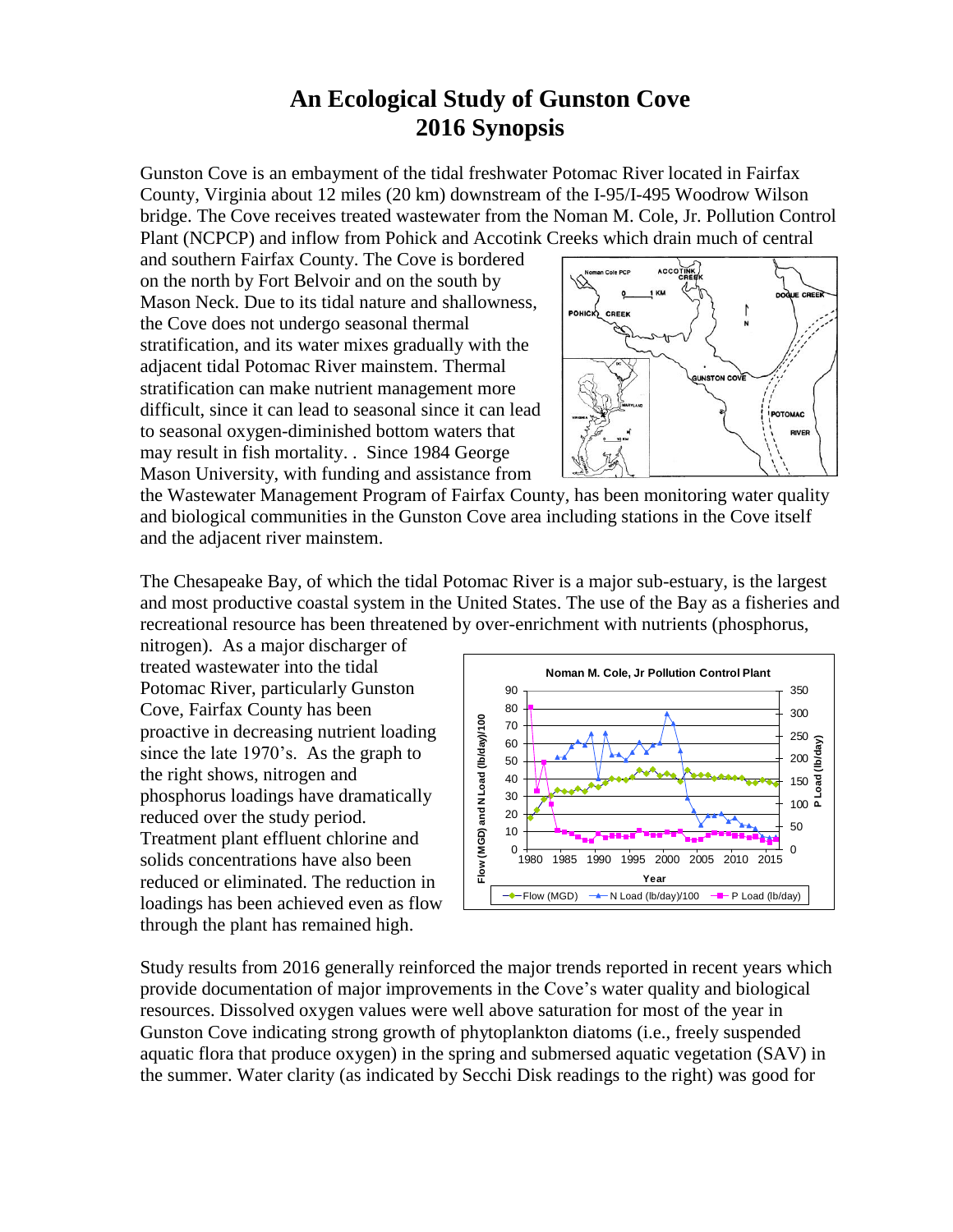general decline and values of N in particular were generally lower in the Cove than in the that are important to ecosystem recovery. The introduced bivalve *Corbicula* constituted the clear improvement over the early years of the study. Study results indicate that with increased water clarity, the coverage of SAV in the Cove has been extensive over the last decade and remained strong in 2016. The rebound of SAV contributes to enhanced water most of the year and was outstanding in the late summer-early fall attaining a new record of almost 2 meters in the Cove. Nitrogen (N) and phosphorus (P) levels continued to show a river. Un-ionized ammonia nitrogen values continue to be low and represent no threat to aquatic life. Phytoplankton algae populations (which can cause nuisance algal blooms, hypoxia, and a decline of fisheries) in Gunston Cove have shown a clear pattern of decline since 1989 as indicated by chlorophyll-a values. Accompanying this decline have been more normal levels of pH and higher dissolved oxygen, and increased water clarity. The zooplankton assemblage in Gunston Cove is dynamic and shows a diversity of organisms majority of bivalve catch, but several specimens of native Unionid river mussels were also found. The benthos (i.e., fauna found in bottom sediments) of the study area is exhibiting a quality, and provides increased habitat value for a more diverse fish community and aquatic organisms.

 systems resulting at least partially from sediment nutrient loading to the water column which can continue for a number of years. The SAV also filters nutrients and sediments and itself will inhibit the overgrowth of phytoplankton algae. A lag period of 10-15 years between phosphorus control and phytoplankton decline as observed in Gunston Cove has been found in many freshwater

 The anadromous fish study (of (stream that receives the NCPCP fish migrating from salt water to spawn in fresh water) found significant spawning of river herring in 2016, although less than in 2015 (see graph at right which shows spawning adult populations sampled in Pohick and Accotink Creeks. In a notable sign of recovery Pohick Creek effluent), which was totally



 Accotink Creek. In January 2012, a moratorium on River Herring was put in effect in all states bordering the Chesapeake Bay to alleviate fishing pressure and help stocks rebound. devoid of spawning fish in the early years of the study, now harbors more spawners than The 2015 data indicate a very strong rebound in River Herring populations which was less convincing in 2016 data. Continued monitoring in years after this large spawning population was observed, will determine if this spawning season results in a successful year class, and if this is the first year of continued high river herring abundances. Another trend of significance is changes in the relative abundance of fish species. While it is still the dominant species in trawls (and also indicative of limited or little SAV), White Perch has gradually been